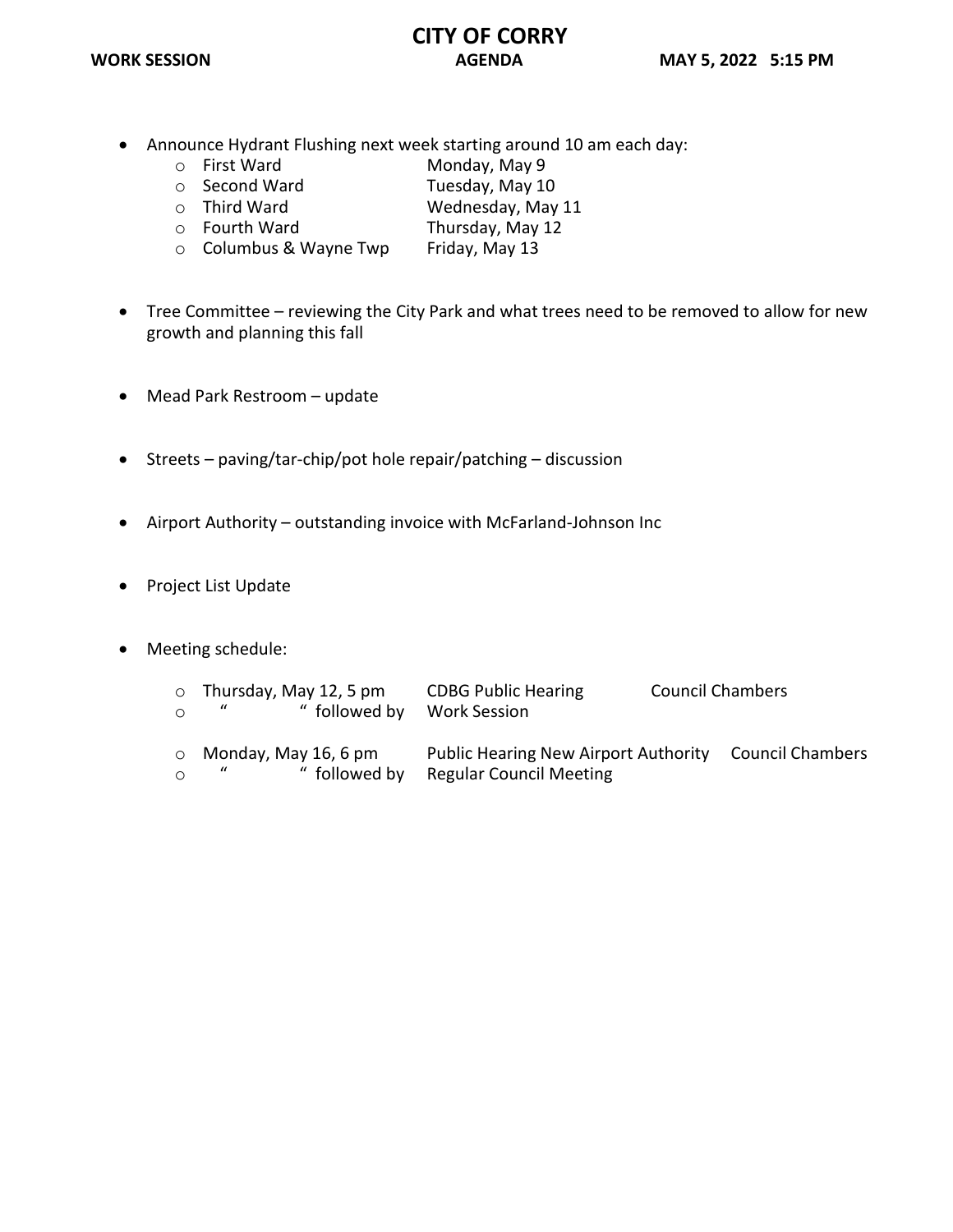# City of Corry Project List Review

### May 5, 2022

### **General Business:**

- o **Airport** Public Hearing scheduled for May 16, 2022 at 6 pm, regarding the Proposed Creation of a New Airport Authority.
- o **Time Keeping hardware and service provider** equipment has been installed. Executed in the Streets and Water Departments. Next to schedule implementation in other departments.
- o **STMP Project** Working with Environmental Planning & Design and solicitor to complete the contract.
	- Asset evaluation for all City owned buildings with long and short term recommendations
	- Zoning ordinance updates
	- Municipal Comprehensive Plan
- o **City partnership with the ARC Grant project-** with Impact Corry Fiber Project. Requested update from Chuck Gray.
- o **2022 CDBG:** First Public Hearing scheduled for May 12, 2022 at 5 pm.
- o **LERTA**: Erie County Council approved Ordinance #59, 2022 on May 3, 2022. Review and implementation process to begin.

### **Finance:**

o **2021 Audit –** initial meeting with Maloney, Reed, Scarpitti was held May 2, 2022. Documents are being gathered and will be provided to auditors next week to start audit.

## **Police:**

- o **Police Cars**  new cars and lights received. Working with Public Works to schedule installation of lights. Waiting for delivery of additional equipment for cages and backseats.
- o **Open Part-time Officer positions** reviewing applicants and scheduling interviews.

## **Fire/Code Compliance:**

- o **Fire Promotions**  testing completed. Interviews to be conducted 3rd week of May.
- o **R-Cap project related to Consolidation of Fire Stations-** Working with the Redevelopment Authority / Multi-year project. RDA applying for an extension. Deadline for extension request is June 23, 2022.

## **Properties:**

o **Mead Park Restroom Project-** New location has been determined and the engineer is working on an updated sketch to be reviewed. DCNR's represented will be in the area week of May 9, 2022 and hopes to meet and review the site.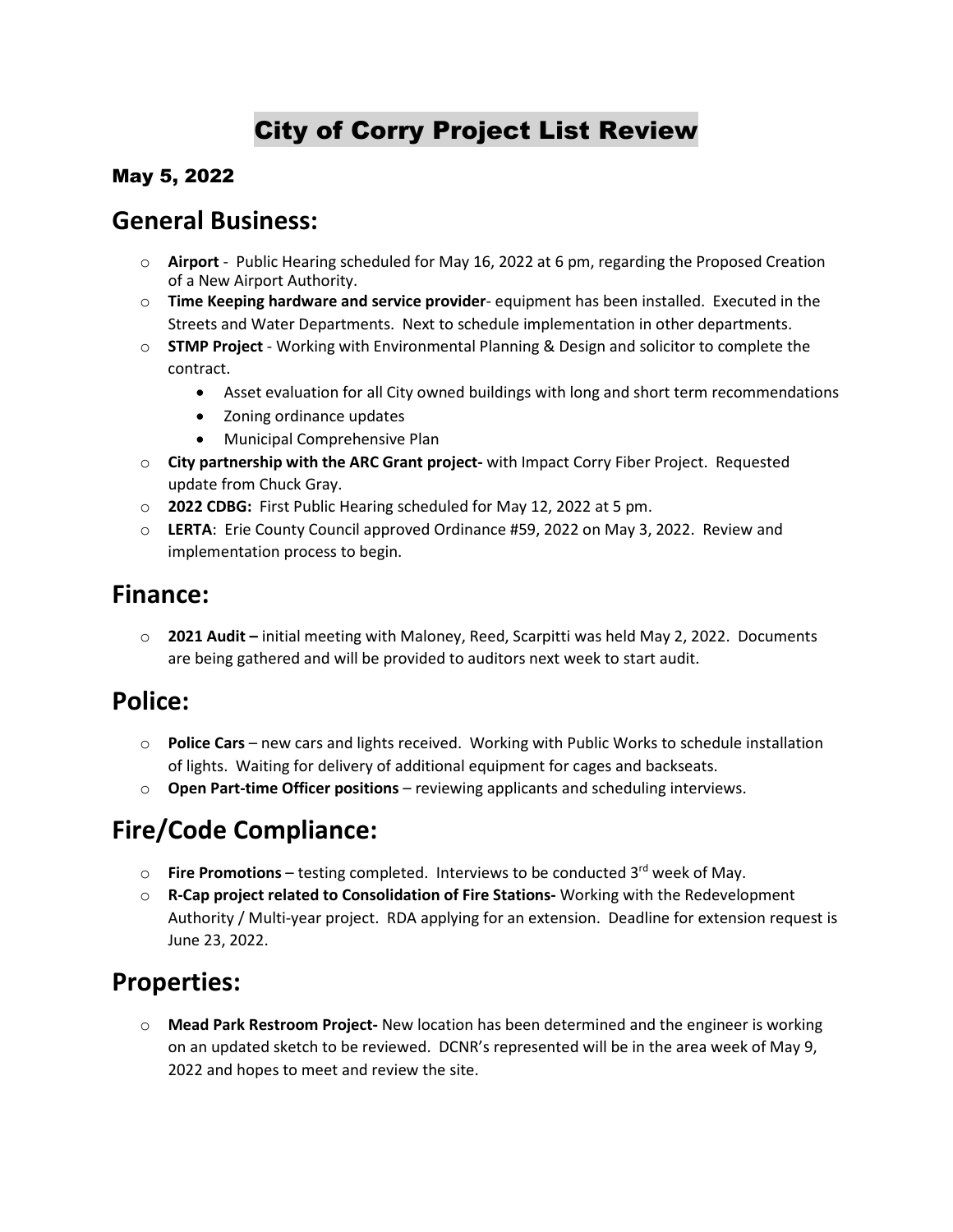- o **Emergency Power and switch gear for the Community Center and Senior Center –** CDBG contract signing and pre-construction meeting May 5, 2022.
- o **Multi-Modal trail project in partnership with Impact Corry**-Impact Corry grant has been approved. New checking account has been setup with First National Bank.
- o **Forest management project** still in process. Assigned to Taylor Chamberlin with the DCNR. Boundary lines of the tract is currently being surveyed. Once surveyed, the schedule of marking the timber will be done.
- o **Community Center** –YMCA preparing a formal request and will be submitted to Council.
- o **Soccer Field** The Youth Soccer Association has requested a lease contract for the use of the Water Works Field similar to the Little League's contract for the use of the baseball fields. A draft contract has been completed and being reviewed by staff, then to be sent to solicitor for review and then to Council for consideration.
- o **Tree Committee** reviewing the City Park and what trees need to be removed to allow for new growth and planning this fall.

## **Public Works:**

o **AFSCME – CBA negotiations** – initial contact with union representative and legal attorney has been done. Documents are being gathered and will be submitted to the union representative.

#### o **Waste Water:**

- o **Sewer Plant SCADA and Electrical updates-** Mostly complete. Working small items as they come up. Display installed for chlorine analyzer in chlorine room. A review of the configuration of network is being completed. May need to have a separate network from main City server.
- o **Sewer Plant Back-up generator and Switch Gear project-** design phase with engineer. Waiting for State to approve grant request. Cannot proceed until grant award
- o **Sewer Plant and Collection System Updates-** concept design phase with engineer. Engineer previously discussed this with Russ Warner. The Municipal Authority will need to complete an Act 537 Plan. Authority will discuss at an upcoming meeting.
- o **Air Compressor**  installed and operating.
- o **Avenue A Pump Station** transfer switch installed and operating. Radiator on the generator will need pulled and repaired.

### **Water:**

- o **Water System Phase II project-** final step is to demolish old red building. Penelec to remove electric service from building week of May 9, 2022. Then Chivers will schedule demolition.
- o **Hydrant Flushing** scheduled for week of May 9, 2022.

### **Streets:**

- o **Tar and Chip and Paving project** in discussions.
- o **Traffic Light W Columbus Ave & N Center St**  researching traffic pattern and original PennDot Permit.
- o **Street sweeping, pot hole repair and line painting** continue and is weather dependent.